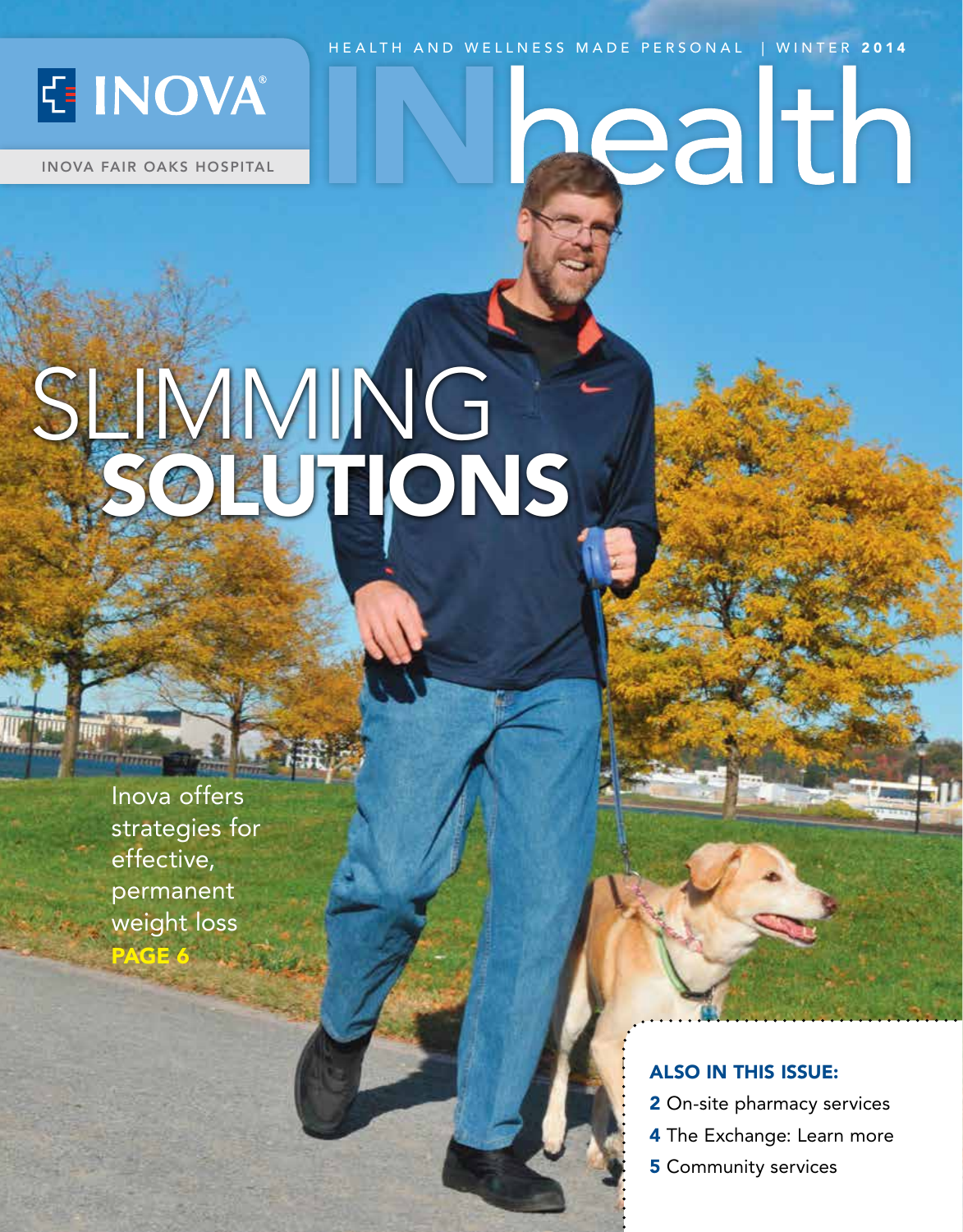# SLIMMING *SOLUTIONS*

#### Individualized strategies for effective, permanent weight loss

#### We know by now that obesity is much

more than an appearance issue. More than two-thirds of Americans are overweight, putting them at risk for serious health conditions including heart disease, high blood pressure, type 2 diabetes, sleep apnea, gallstones, breathing problems, high cholesterol and certain cancers.

 "Obesity significantly affects your health," notes Kajal Zalavadia, MD, an

internist and boardcertified obesity medicine physician at Inova Fair Oaks Hospital. "It is so great when we see

people achieve better health and overcome a condition rather than just continuing to control it."

If you're concerned about your weight, but you're wondering how to shed those extra pounds and keep them off, the team of professionals at Inova Fair Oaks Hospital can help. The nationally recognized group of board-certified physicians, registered dietitians, exercise specialists, specialized counselors and certified nurses are there to carefully assess your weight-loss goals and create a personalized plan to help you meet your goals safely and effectively.

#### NON-SURGICAL APPROACH

One weight-loss option at the hospital to explore is the Medical Weight Loss Program, a 12-week program that includes consultations with a physician, weekly educational classes, nutrition counseling and workouts with an exercise specialist.

For Scott Robohn, 47, Inova's Medical

Weight Loss Program provided the structure and motivational support he needed to accomplish his weight-loss goals. Before joining, the 6' 5" engineering manager weighed 380 pounds. He had high blood pressure, constant fatigue and his hips ached. Simple tasks like getting dressed to go to work or walking from his car to the office had become daunting tasks.

For three years, Robohn had tried to shed pounds through Weight Watchers online and other programs, but every time he lost 15 or 20 pounds, he would gain it back — and then some. Then

*In just seven months, he lost 155 lbs. His blood pressure returned to normal and his energy skyrocketed.*

> last February, with encouragement from his wife, the father of four knew it was time for a change.

"I picked the Inova Medical Weight Loss Program because it offered what I felt I needed and that was essentially a reboot of my eating habits," he recalls.

The program, thanks to the motivation of Dr. Zalavadia and other weight-loss patients, worked. In just seven months, he lost 155 pounds. His blood pressure returned to normal and his energy skyrocketed. His success inspired those around him, including two friends who joined the Inova program.

These days, Robohn walks between seven and 12 miles a day, wearing a pedometer to track his steps. "I have the happiest dog in Fairfax

County," he laughs, indicating he couldn't be more pleased. "It's a major lifestyle change that has impacted me positively in just about every way."

Scott Robohn walks to stay in shape and uses his weight-loss experience to inspire other people.